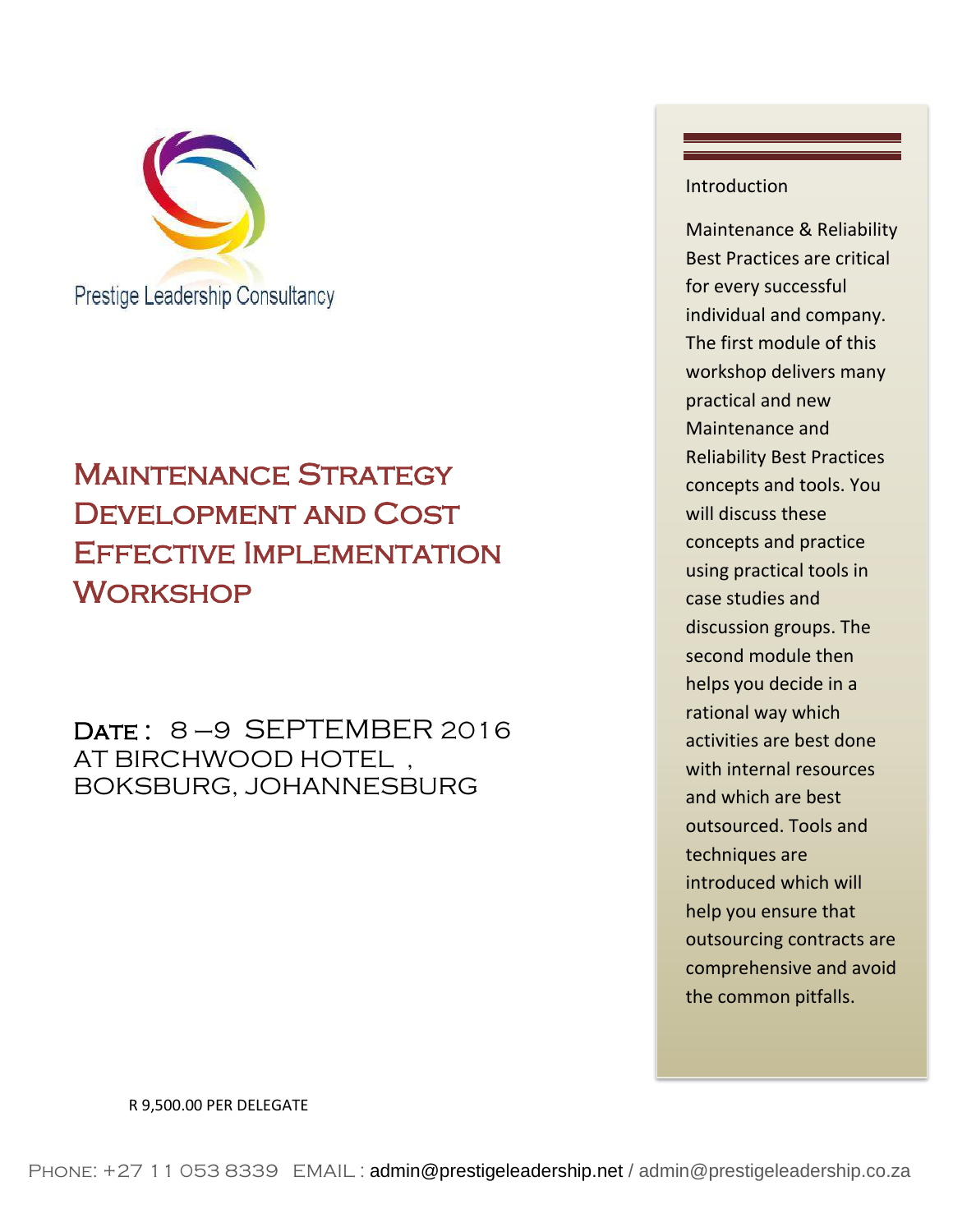### **Day one**

Maintenance & Reliability Best Practices: Lowering Life Cycle Cost of Equipment

Asset Cost Management Introduction

- $\triangle$  Definitions of reliability, maintenance & asset management
- $\div$  The total cost of maintenance
- $\triangle$  Best practice reliability and maintenance processes
- Elements of asset management best practice
- Auditing performance
- $\triangleleft$  Open discussion sessions

Laying the Groundwork

- Team-work maintenance, operations, stores
- $\div$  The importance of standards
- Corporate asset management expectations
- Asset performance expectations
- $\triangle$  The forms of asset failure and degradation
- $\triangleleft$  The causes and nature of asset failure and degradation
- $\triangle$  The effects, cost and risks of asset degradation
- Practical Application and Open Discussion sessions

Applying the Value Based Process

- $\triangle$  Breaking the cycle of failure and degradation
- $\div$  Select PM tactics on the basis of costs and risks
- How to determine PM intervals
- ❖ Condition based maintenance types and the PF-curve
- $\triangle$  The four important reliability functions
- Implementing best practice maintenance programs
- $\triangle$  Optimising spares to support the maintenance program
- Maintenance program cost and risk based justification
- Practical Application and Open Discussion Sessions

Ensuring the Continuity of the Value-Based Process

- Failure Reporting, Analysis and Corrective Action System requirements
- Structure and code data collection to support reliability analysis
- How to quantify chronic failures and losses
- Use Pareto analysis and stratification to focus the value-based analysis
- $\triangle$  Ouantify losses in life cycle terms
- $\triangle$  Hypothesise root causes of failure and verify on the basis of evidence
- Reliability Analysis Case Study

Discussion of software and templates to support analysis

Supporting Process that Lower Life-Cycle Costs

- ❖ Planning and scheduling best practice
- Cost effective man-power and skills deployment
- Performance indicators to drive continuous improvement
- Overall review of concepts learned

#### **Day Two:**

Maintenance Contracting & Outsourcing Considerations

#### Introduction to program

- ❖ Introduction delegates
- Asset management
- $\div$  The business impact of maintenance
- $\triangle$  Considerations in outsourcing maintenance what to outsource and what not?
- $\triangleleft$  Activity on asset matrix
- Risks involved
- Case study: Outsourcing Maintenance Activities

#### Maintenance Contracts

- Maintenance contract types
- Parties involved
- $\triangleleft$  The tendering process modern ways of tendering
- $\triangleleft$  Choosing the right contractor
- $\triangleleft$  Costing the service
- Defining Key Performance Indicators to monitor the performance of all parties involved
- Use of Balanced Scorecard with performance contracts
- $\triangleleft$  Interactive exercise and examples

Developing the Maintenance Contract

- Vendor management
- $\div$  The contracting cycle
- Assemble a team
- Assess, determine and specify the required service levels
- Writing the contract contents of a maintenance contract
- $\triangle$  Interactive exercise: review some existing contracts
- $\triangleleft$  Implementing contract management how to make it work (performance management)
- $\triangle$  Periodic evaluation & improvement

Grounding & Negotiating the Contract

- $\triangle$  Expectations about availability, reliability and costs
- $\mathbf{\hat{P}}$  The extensive preventive maintenance schedule "tricks" of maintenance contractors
- $\triangle$  The seven steps to develop a risk based maintenance concept
- $\bullet$  Using the maintenance concept to negotiate more effectively lean maintenance contracts
- $\bullet$  Negotiating the contract negotiation ploys
- $\triangle$  Negotiating the contract negotiation tactics
- $\triangleleft$  Negotiating tips
- $\triangleleft$  Interactive exercise and role play regarding negotiating

Final Workshop

- $\triangle$  Development of a maintenance contract in groups
- $\triangle$  Defining the requirements and service levels
- $\triangle$  Develop the offer
- Selection criteria
- $\triangle$  Presenting the bid
- $\triangleleft$  Closing the contract
- Evaluation of results
- Wrap-up